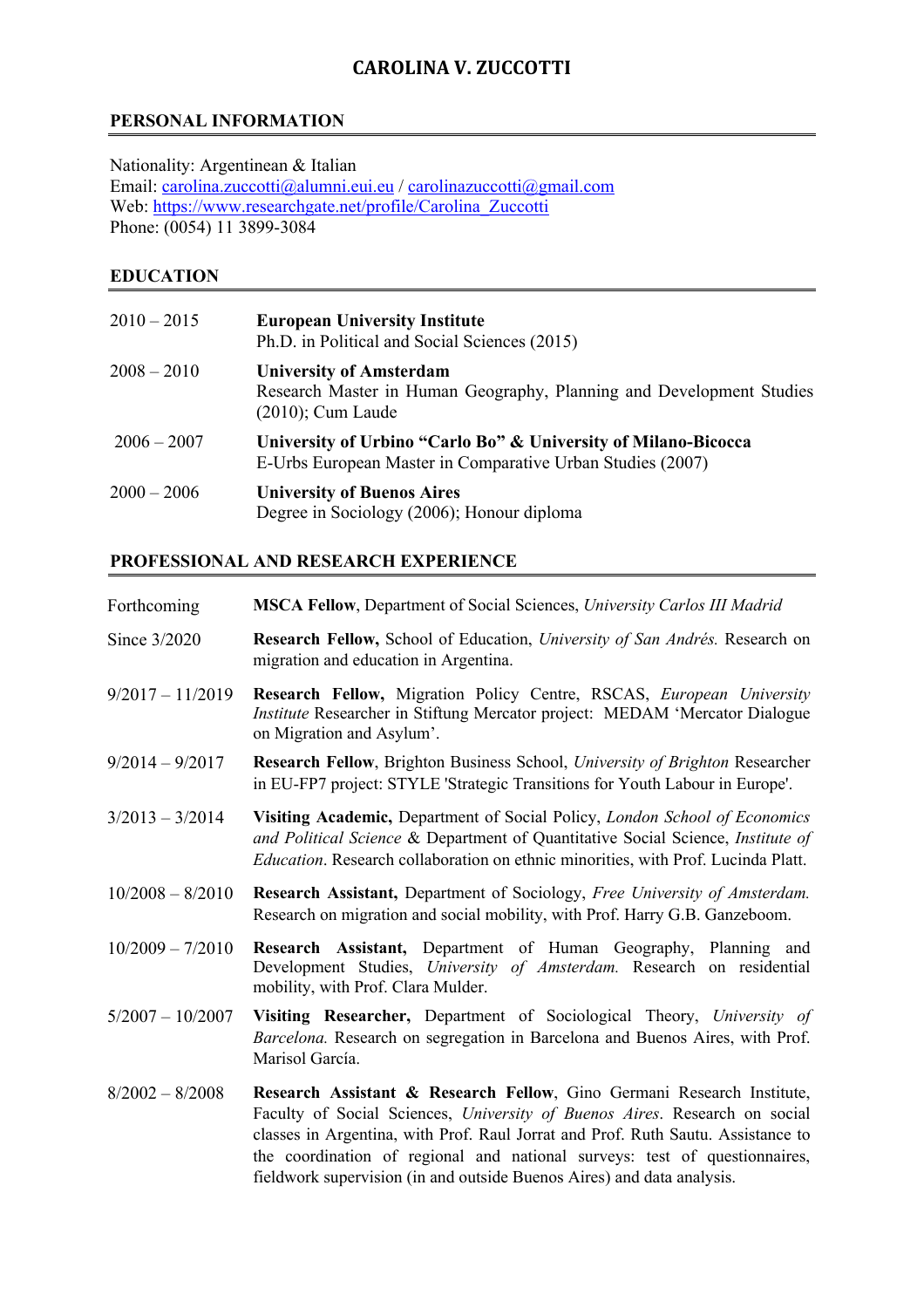# **GRANTS AND RESEARCH FUNDS AWARDED**

| $9/2021 - 9/2024$  | <b>MSCA Actions, Horizon 2020</b><br>Individual Global Fellowship ( $\epsilon$ 206,496.96)                                                                                                                                                                         |
|--------------------|--------------------------------------------------------------------------------------------------------------------------------------------------------------------------------------------------------------------------------------------------------------------|
| $3/2020 - 3/2022$  | National Council of Scientific and Technical Research, Argentina: 2-year<br>scholarship for doing research on migration and education in Argentina;<br>postdoctoral.                                                                                               |
| 2018               | European Consortium for Sociological Research (ECSR): grant to organize<br>a one-day workshop with invited researchers from Europe: "The Dynamics of<br>Neighbourhood Segregation", Migration Policy Centre, European University<br>Institute ( $\epsilon$ 5,000). |
| $4/2013 - 11/2014$ | Data Without Boundaries: travel and subsistence funds for data usage at the<br>Office for National Statistics, United Kingdom.                                                                                                                                     |
| $9/2010 - 8/2014$  | NUFFIC-the Dutch organisation for internationalisation in education and<br>European University Institute: 4-year PhD scholarship $(\text{\textsterling}1,500/\text{month} +$<br>tuition fees).                                                                     |
| $10/2009 - 6/2010$ | The Royal Netherlands Academy of Arts and Sciences, Academy Assistant<br>Program: 9-month stipend for a research assistantship in the area of human<br>geography at the University of Amsterdam (€300/month).                                                      |
| $10/2009 - 3/2010$ | Centre for Comparative Social Studies, Vrije Universiteit Amsterdam: 6-<br>month stipend for doing research on social stratification and migration<br>$(\text{\textsterling}650/month).$                                                                           |
| $9/2008 - 8/2010$  | Huygens Scholarship Programme, NUFFIC: 2-year scholarship to carry out<br>a Research Master at the University of Amsterdam ( $\epsilon$ 950/month + tuition fees).                                                                                                 |
| $4/2007 - 4/2010$  | National Council of Scientific and Technical Research, Argentina: 3-year<br>scholarship for doing research in the area of urban studies; postgraduate<br>(suspended in August 2008).                                                                               |
| $8/2006 - 8/2007$  | E-Urbs European Master in Comparative Urban Studies: 1-year tuition<br>fees to carry out the E-Urbs Master.                                                                                                                                                        |
| $4/2005 - 10/2006$ | Secretary of Science and Technology (UBACyT), University of Buenos<br>Aires: 1.5-year scholarship for doing research on social classes in Argentina;<br>undergraduate.                                                                                             |

#### *TEACHING EXPERIENCE*

| Forthcoming       | <b>Lecturer, Master in Social Sciences, Department of Social Sciences, University</b><br>Carlos III Madrid                                                                                                           |
|-------------------|----------------------------------------------------------------------------------------------------------------------------------------------------------------------------------------------------------------------|
| $6/2019 - 6/2019$ | Group leader and lecturer, BIGSSS Summer School in Computational Social<br>Science & Migration, Bremen International Graduate School of Social<br>Sciences.                                                          |
| 7/2018 & 7/2019   | <b>Hourly lecturer,</b> Migration Policy Centre Summer School, <i>European</i><br>University Institute. Session on the social consequences of migration. Course<br>taught to academic and non-academic participants. |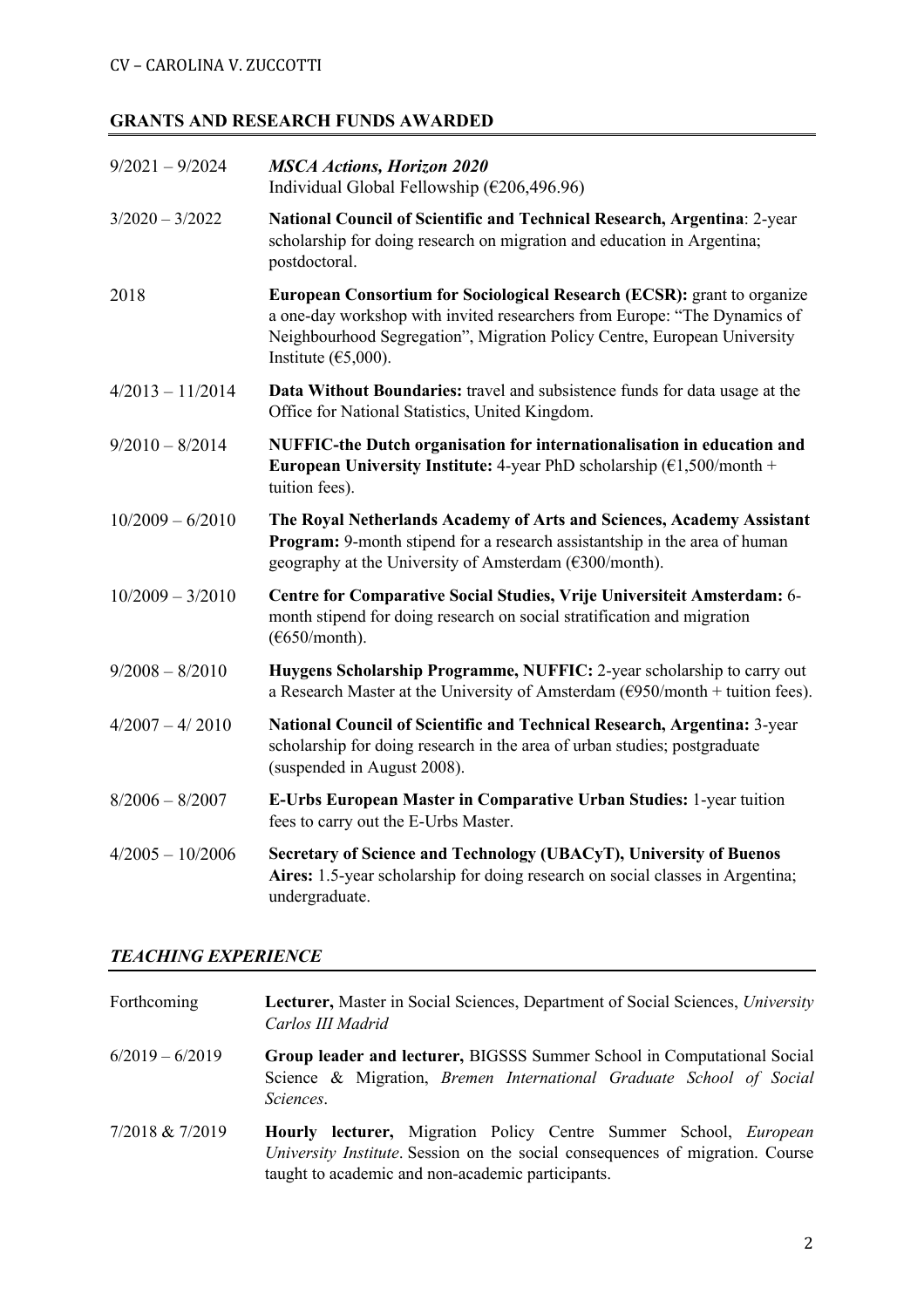- 9/2011 12/2011 **Teaching Assistant**, 'Introduction to Quantitative Methods', Department of Political and Social Sciences, *European University Institute*. Course given to 1st year Ph.D. students. 7/2005 – 7/2008 **Teaching Assistant**, 'Research Methods in the Social Sciences I (Introduction), II (Quantitative), III (Qualitative)', Faculty of Social Sciences, *University of Buenos Aires*. Course given as part of the Degree in Sociology, to 1<sup>st</sup> and 2<sup>nd</sup> year students.
- 3/2006 7/2006 **Teaching Assistant,** 'Educational Research', Faculty of Social Sciences, *National University of San Martín.* Course given as part of the Degree in Education.

#### **PUBLICATIONS**

#### **ARTICLES IN PEER-REVIEWED JOURNALS**

Zuccotti, Carolina V. (2021). The role of neighbourhood ethnic concentration on gender role views: a study of ethnic minorities in the UK. *Migration Letters* (*forthcoming*).

Zuccotti, C.V. (2021): Changes in ethnic spatial segregation across English housing market areas (2001-2011): identifying ethnic and context configurations. *Investigaciones Geográficas (online first)*.

Hoxhaj, R. and Zuccotti, C.V. (2020): The complex relationship between immigrants' concentration, socioeconomic environment and attitudes towards immigrants in Europe. *Ethnic and Racial Studies. In print: 2021, vol. 44(2*).

Zuccotti, C.V. (2019): Ethnicity and neighbourhood attainment in England and Wales: a study of second generations' spatial integration. *Population, Space and Place*. Vol. 25(7).

Zuccotti, C.V. and O'Reilly, J. (2018): The impact of youth labour market experiences on later employment opportunities: what roles do ethnicity and gender play? *Human Relations (online first).*

Zuccotti, C.V. and O'Reilly, J. (2018): Ethnicity, gender and household effects on becoming NEET: An intersectional analysis. *Work, Employment & Society. In print: 2019, vol. 33(3).*

Zuccotti, C.V. and Platt, L. (2016): Does neighbourhood ethnic concentration in early life affect subsequent labour market outcomes? A study across ethnic groups in England and Wales. *Population, Space and Place*. *In print: 2017, vol. 23(6)*.

Zuccotti, C.V., Ganzeboom H.B.G and Güveli A. (2015): Was migrating beneficial? Comparing social mobility of Turks in Western Europe, Turks in Turkey and Western European natives. *International Migration Review*. *In print: 2017, vol. 51(1)*.

Zuccotti, C.V. (2014): Do parents matter? Occupational outcomes among ethnic minorities and British natives in England and Wales (2009-2010). *Sociology. In print, 2015, vol. 49(2)*.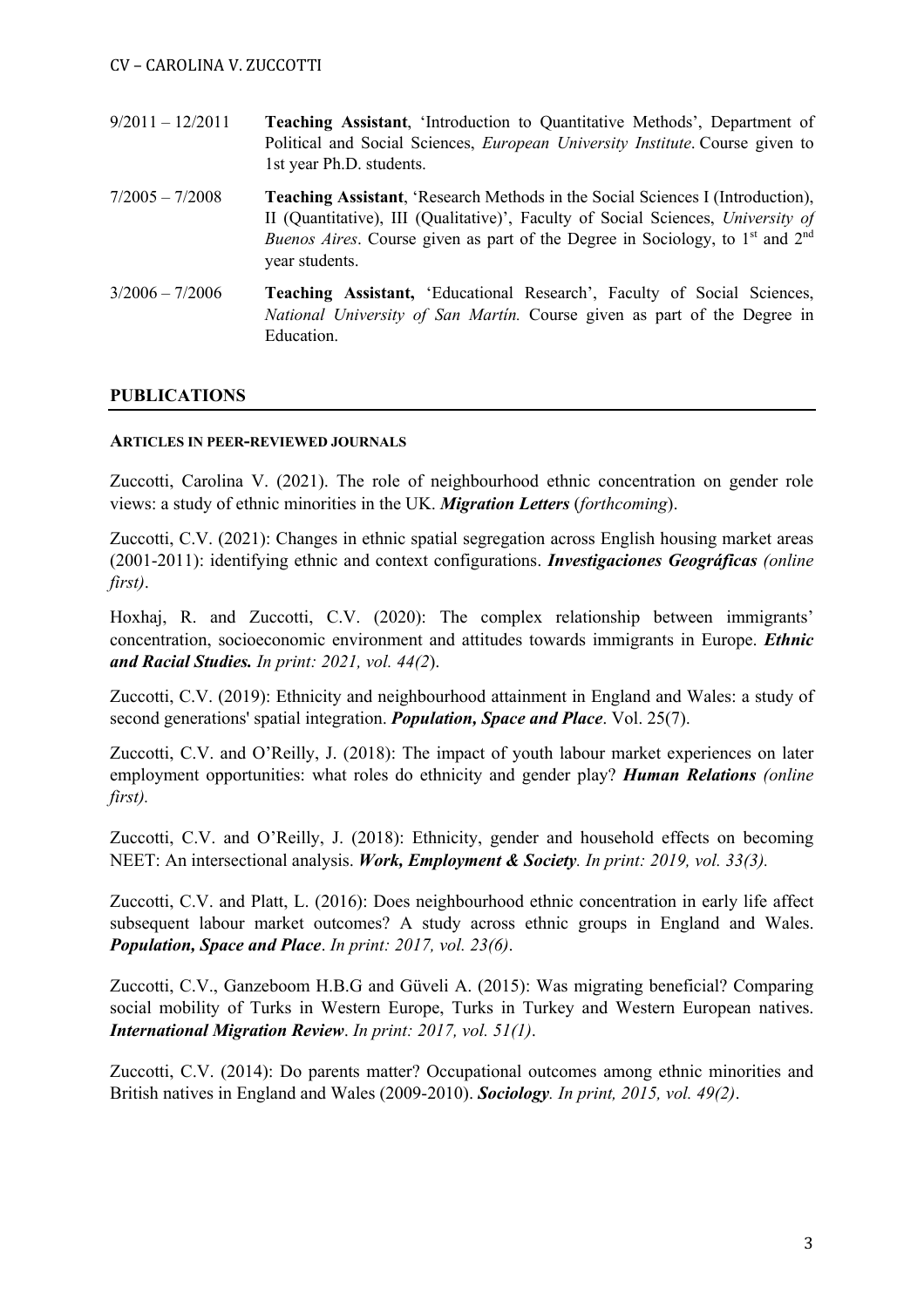#### CV – CAROLINA V. ZUCCOTTI

#### **BOOK CHAPTERS**

Zuccotti, C.V. and O'Reilly, J.: *Does scarring effects vary by ethnicity and gender?* In Jacqueline O'Reilly, Janine Leschke, Renate Ortlieb, Martin Seeleib-Kaiser and Paola Villa: Youth Labor in Transition. Oxford University Press.

Zuccotti, C.V. and O'Reilly, J. (2018): *Ethnicity and gender differences of being employed in the UK: Policy implications.* In: Jacqueline O'Reilly, Clémentine Moyart, Tiziana Nazio and Mark Smith: Youth Employment: STYLE Handbook. CROME: University of Brighton http://stylehandbook.eu

Zuccotti, C.V. (2008): Las cifras de población argentina según los padrones electorales y las proyecciones censales: análisis comparativo por distrito (2005). In Canton and Jorrat (2008): Elecciones en la Ciudad (1864-2005), Vol. III, Buenos Aires: Instituto Histórico de la Ciudad de Buenos Aires.

#### **WORKING PAPERS**

Carolina V. Zuccotti y Platt, Lucinda (2021). Social origins and social mobility: the educational and labour market outcomes of the children of immigrants in the UK. **CReAM Discussion Paper Series**, 2113. Centre for Research and Analysis of Migration, Department of Economics, University College London.

Carolina V. Zuccotti, Jan Lorenz, Rocco Paolillo, Alejandra Rodríguez Sánchez y Selamavit Serka (2021) 'Exploring the dynamics of neighborhood ethnic segregation with agent-based modelling: an empirical application to Bradford'. **Working Paper**. https://osf.io/preprints/socarxiv/gmzdp/

#### **REPORTS**

Zuccotti, C.V., Geddes, A., Bacchi, A., Nori, M. and Stojanov, R. (2018): 'Drivers and patterns of rural youth migration and its impact on food security and rural livelihoods in Tunisia', **Food and Agriculture Organization of the United Nations** and **Migration Policy Centre** (RuMiT). http://www.fao.org/3/I9193EN/i9193en.pdf

Berloffa, G., Filandri, M. , Matteazzi, E., Nazio, T., Negri, N. O'Reilly, J., Villa, P. and Zuccotti, C.V. (2015) 'Work-poor and work-rich families: Influence on youth labour market outcomes', **STYLE** Working Papers, STYLE WP8.1 CROME, University of Brighton, Brighton. http://www.style-research.eu/publications/working-papers/

Buttler, D., Michoń, P., Ayllón Gatnau, S. and Zuccotti, C.V. (2016): 'Understanding the subjective consequences of early job insecurity in Europe', **NEGOTIATE** Working Paper No. 4.3. https://negotiate-research.eu/publications/working-papers/

Zuccotti C.V. (2013) Highly-Skilled Indian Migrants in the United Kingdom, *CARIM-India* RR 2013/34, Robert Schuman Centre for Advanced Studies, San Domenico di Fiesole (FI): European University Institute. http://cadmus.eui.eu/handle/1814/29496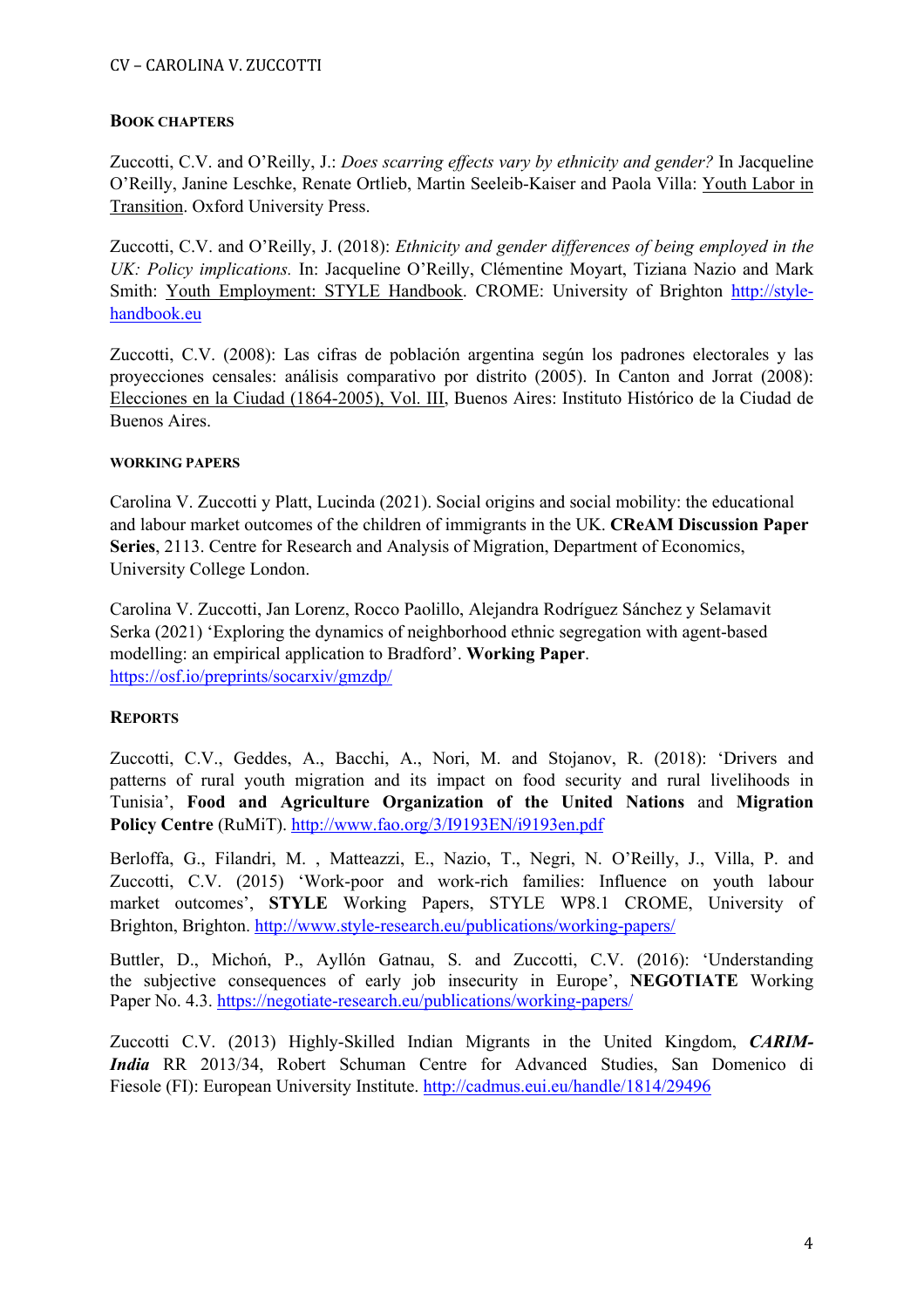#### **BLOGS**

Carolina V. Zuccotti (2019) Are ethnic minorities in the UK spatially integrating? **MPC Blog: Debate migration.** https://blogs.eui.eu/migrationpolicycentre/author/carolina-v-zuccotti/

Carolina V. Zuccotti y Lucinda Platt (2016) The ethnic concentration of a neighbourhood has varying effects on employment prospects for men and women across different ethnicities. LSE **Blogs**. https://blogs.lse.ac.uk/politicsandpolicy/growing-up-in-a-neighbourhood-with-a-highconcentration-of-those-from-the-same-ethnic-group-contributes-positively-to-indian-mensoccupational-outcomes-but-negatively-to-pakistani-and-bangla/

#### *ORGANIZATION OF INTERNATIONAL WORKSHOPS & CONFERENCE SESSIONS*

**Session organizer** (with Lucinda Platt and Ana Petrovic): "The Dynamics of Neighbourhood Ethnic Concentration", IV ISA Forum of Sociology: Challenges of the 21st Century: Democracy, Environment, Inequalities, Intersectionality, Porto Alegre, Brazil, 23-37 February 2021.

**Scientific and local organizer:** "ECSR Workshop: The Dynamics of Neighbourhood Segregation", Migration Policy Centre, EUI, Florence (one day workshop with invited researchers from Europe; 11 April 2019).

**Member of scientific committee: "**ECSR Thematic Workshop: Migration, Social Stratification and Inequality", University of Milan (14-15 March 2019).

## *RESEARCH PRESENTED AT CONFERENCES AND MEETINGS*

**IV ISA Forum of Sociology:** 'Challenges of the 21st Century: Democracy, Environment, Inequalities, Intersectionality', Online, 23-37 February 2021.

**ECSR Conference:** 'Inequality over the Life Course', Lausanne (12-14 September 2019).

**CALLS Hub Conference**, University of St. Andrews, Scotland (23 March 2018) (*invited speaker*).

**NCCR On the move International Workshop**, Geneva (29-30 May 2017) (*invited speaker*).

**Understanding Society's Scientific Conference**, University of Essex, Colchester (11-13 July 2017).

**25th Annual Workshop Transitions in Youth,** Brussels (13-16 September 2017).

**ECSR Conference: '**Stratification and Population Processes in European Societies', Oxford (22- 24 Sept. 2016).

**WES Conference: '**Work in Crisis', Leeds (6-8 September 2016).

**ISA-RC28 Summer Meeting**, Bern (29-31 August 2016).

**Population Association of America Conference**, Washington DC (March 30-April 2 2016).

**23rd International Conference of Europeanists**, Council for European Studies, Philadelphia (14-16 April 2016).

**SASE Conference**, London School of Economics and Political Sciences, London (2-3 July 2015).

**ECSR Conference: '**Social inequalities in Europe'. Berlin Humboldt University, Berlin (23-25 September 2014).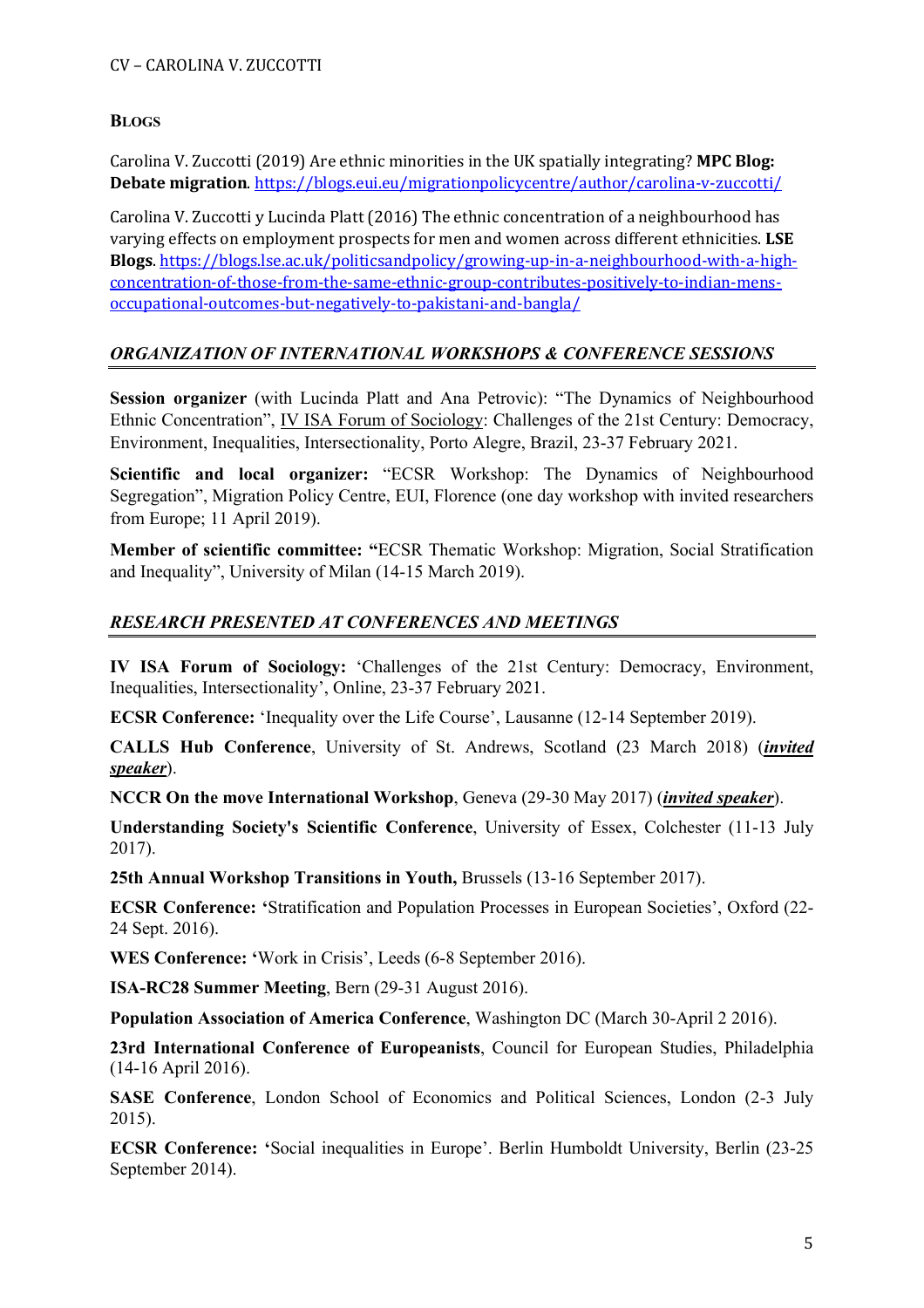**ECSR Conference:** 'Developments in Social Inequality and Social Cohesion', Tilburg Univ. (14- 16 Oct. 2013).

**VII Congress on International Migration in Spain**. University of the Basque Country, Bilbao (11-13 Apr 2012).

**ECSR Conference: '**European Society or Societies? A 20-Year Perspective'. Dublin (14-17 December 2011).

**Workshop: Migrations, social stratification and educational inequality** Bologna (27 Jan 2011)(*invited speaker*)

**ECSR Conference: '**Changing societies in the context of EU enlargement', Paris (11-12 Dec 2009).

**First ISA Forum of Sociology: '**Sociological Research and Public Debate', Barcelona (5-8 September 2008).

**IV Congreso de Metodología de Encuestas**, Universidad Pública de Navarra, Pamplona (20-22 Sep 2006).

**IV Jornadas de Sociología**, Universidad de La Plata, La Plata (23-25 November 2005).

**III Jornadas de Jóvenes Investigadores**, Gino Germani Institute, Univ. of Buenos Aires (29-30 Sep 2005).

## **PARTICIPATION IN POLICY EVENTS**

**Global Solutions—The World Policy Forum Summit**, Berlin (17-19 March 2019) (participant).

**Global Solutions—The World Policy Forum Summit**, Berlin (28-29 May 2018) (participant).

**European Migration Forum—4th meeting**, European Commission, Brussels (6-7 March, 2018) (participant).

**FAO Workshop:** 'Youth mobility, food security and rural poverty reduction', Rome (19 Feb 2018) (presenter).

**Westminster Policy Debate**. UKHLS & Joseph Rowntree Foundation, London (16 January 2014) (presenter).

#### **PARTICIPATION IN SUMMER SCHOOLS & WORKSHOPS**

**Teacher Training Certificate**, European University Institute, Florence, Italy (2-6 June 2014).

**ECSR, EQUALSOC & University of Trento Summer School** "Inequality and the Life Course", Trento, Italy (3-7 September 2012).

**Collegio Carlo Alberto International Workshop** "New Risks and Social Inequalities: Individual and Institutional Responses", Turin, Italy (19-21 October 2011).

**7th European Social Survey Train** "Socio-Demographic Background Variables for Cross-National Comparative Survey Research in Europe (12th-13th October, 2009, Ljubljana, Slovenia).

**ISA Laboratory for PhD Students "**Possibility of sociology in the era of globalization", Yokohama, Japan (3-8 October 2009).